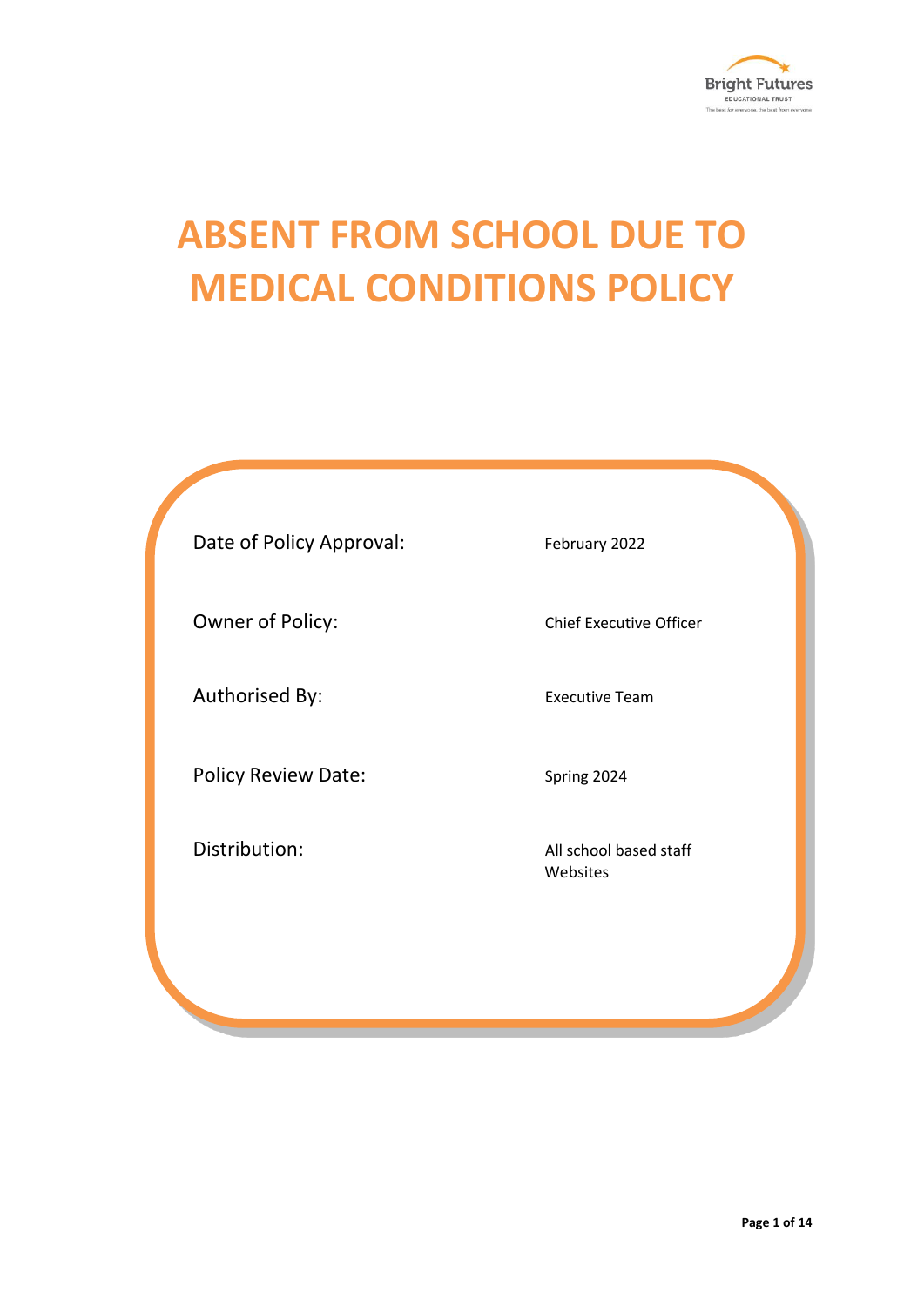

# **CONTENTS**

| <b>TOPIC</b>                                                  | <b>Page number</b> |
|---------------------------------------------------------------|--------------------|
| Introduction                                                  | 3                  |
| <b>Purpose of the Policy</b>                                  | 3                  |
| <b>Legal Framework</b>                                        | 3                  |
| <b>LA Duties</b>                                              | 4                  |
| <b>Definitions</b>                                            | 5                  |
| <b>Roles and Responsibilities</b>                             | 6                  |
| <b>Managing Absences</b>                                      | 8                  |
| <b>Support for Students</b>                                   | 10                 |
| Reintegration (including following shielding due to Covid-19) | 11                 |
| <b>Information Sharing</b>                                    | 12                 |
| <b>Record Keeping</b>                                         | 13                 |
| <b>Training</b>                                               | 13                 |
| <b>Examinations and Assessments</b>                           | 13                 |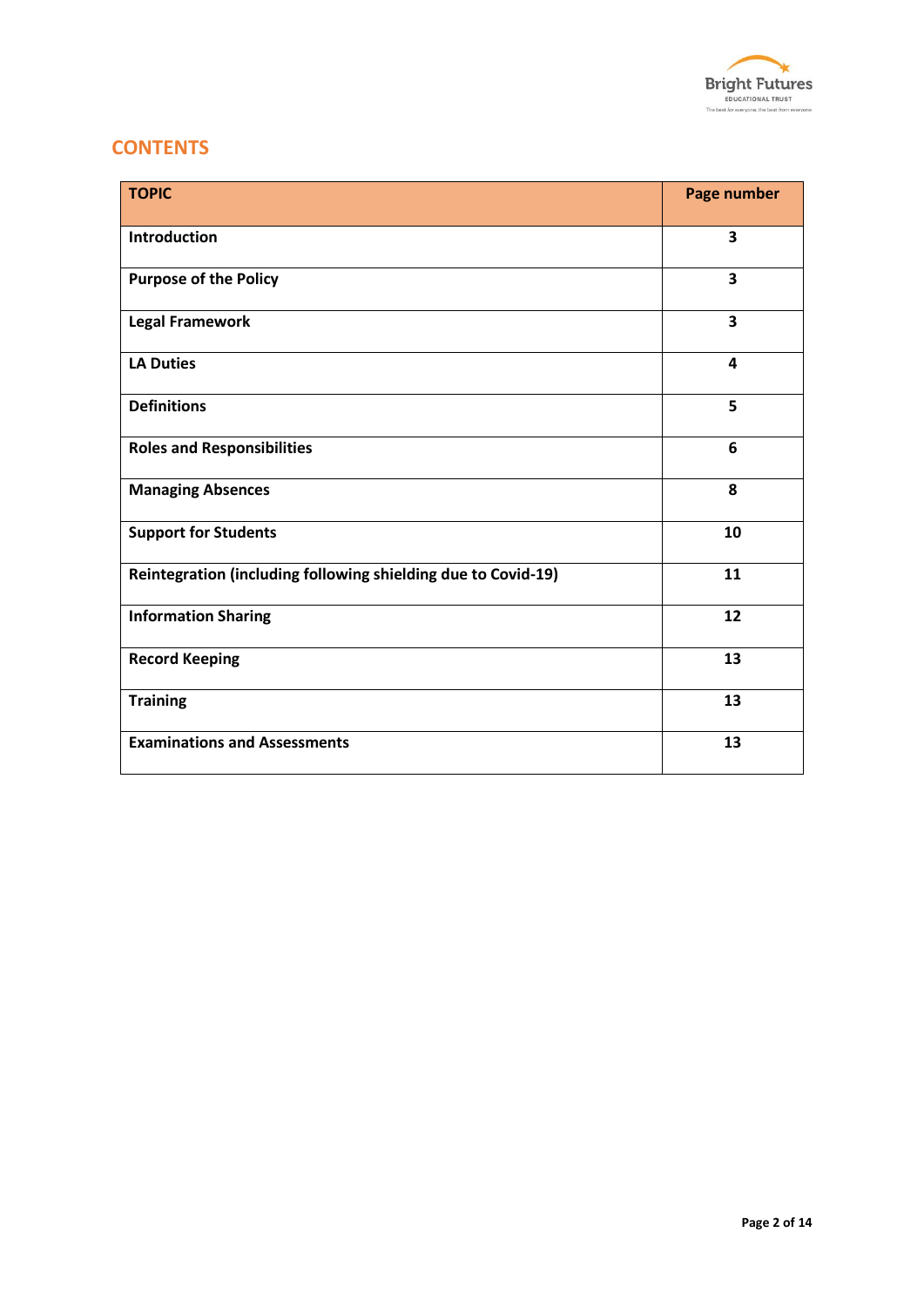

## **Introduction**

Bright Futures is required to have a policy that describes how we will comply with legislation and guidance in meeting the needs of children who are absent from school because of health needs. Whilst this policy describes the legal accountabilities of partner agencies (such as local authorities) we know that in practice schools will often be the place where a child and their family has a close relationship. This means that regardless of where the legal accountability sits it will be an agreed arrangement between home and school that best meets the needs of a child, especially when a child who normally attends school is absent so that they can undergo a specific course of treatment. The involvement of other agencies will often be needed, however, in order to meet the needs of children with highly specialised needs.

This policy should be read alongside the Bright Futures policy 'Supporting Pupils at School with Medical Conditions' as there is clearly a cross over between the two. Indeed, good support for a child in school will help to reduce any period of absence. *(Where good practice is described here – as opposed to the letter of the guidance – it is written in italics.)*

# **What is this policy for?**

Local authorities have a duty to ensure that children living in their area or who are legally in their care continue to receive a good education if they are absent from school through illness. Bright Futures Educational Trust aims to support the local authorities (LA) by ensuring that all children who are unable to attend school due to medical needs, and who would not receive suitable education without such provision, continue to have access to as much learning as their medical condition allows. This is to promote the children's well-being and participation and to ensure that they do not suffer any disadvantage by missing out on long periods of educational provision.

Due to the nature of their health needs, some children may be admitted to hospital or placed in alternative forms of education provision. We recognise that, whenever possible, students should receive their education within their school. The aim of any other provision will be to reintegrate students back into school as soon as they are well enough.

We understand that we have a continuing role in a student's education whilst they are not attending school and will work with the LA, healthcare partners and families to ensure that all children with medical needs receive the right level of support to enable them to maintain access to high quality educational provision.

#### **Legal Framework**

This policy is informed by all relevant legislation and statutory guidance including, but not limited to, the following:

- Education Act 1996
- Equality Act 2010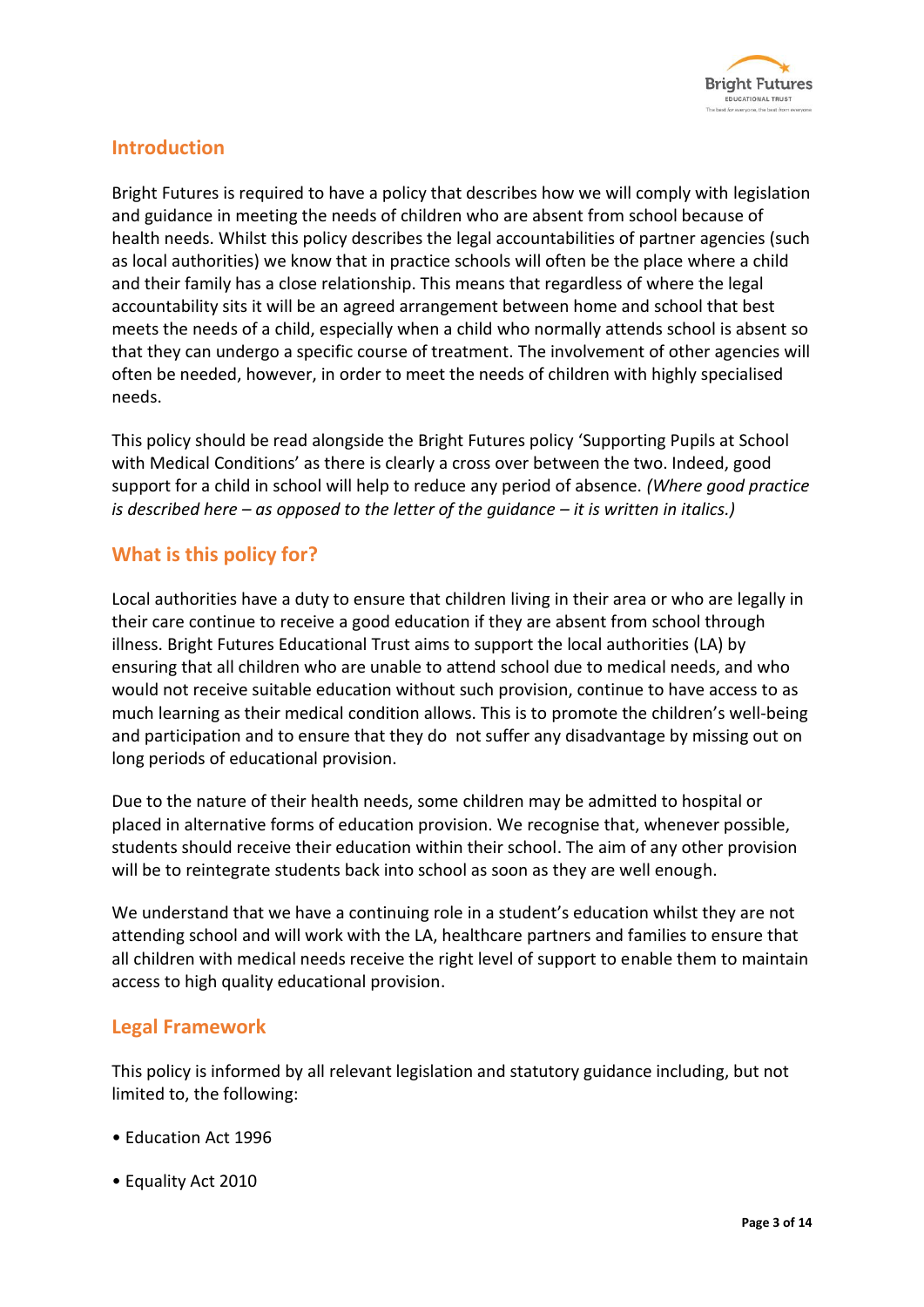

- Data Protection Act 2018
- DfE (2013) 'Ensuring a good education for children who cannot attend school because of health needs'
- DfE (2015) 'Supporting pupils at school with medical conditions'

This policy operates in conjunction with the following Trust/school-level policies:

- Attendance Policy
- Child Protection and Safeguarding Policy
- Data Protection Policy
- Records Management Policy
- Special Educational Needs and Disabilities (SEND) Policy
- Supporting Pupils at school with Medical Conditions Policy

#### **LA Duties**

The LA must arrange suitable full-time education for children of compulsory school age who, because of illness, would not receive suitable education without such provision. The Trust/Academy has a duty to support the LA in doing so. *In practice, the school will be best placed to make provision for the children they know and have a relationship with in conjunction with parents and carers.*

The guidance states that the LA should:

• Provide such education as soon as it is clear that a student will be away from school for 15 days or more, either in one absence or over the course of a school year, and where suitable education is not otherwise being arranged. They should liaise with the appropriate medical professionals to ensure minimal delay in arranging appropriate provision for the student. *(In practice much of this will happen through a good relationship and effective communication between home and the school.)*

• Ensure the education students receive is of good quality, allows them to take appropriate qualifications, prevents them from falling behind their peers in school, and allows them to reintegrate successfully back into school as soon as possible. *(Again, in most cases this will happen between home and school although there may be times where the LA will need to commission specialist provision to enable this to happen , e.g. home-based physiotherapy, on-site medical support.)*

• Address the needs of individual students in arranging provision.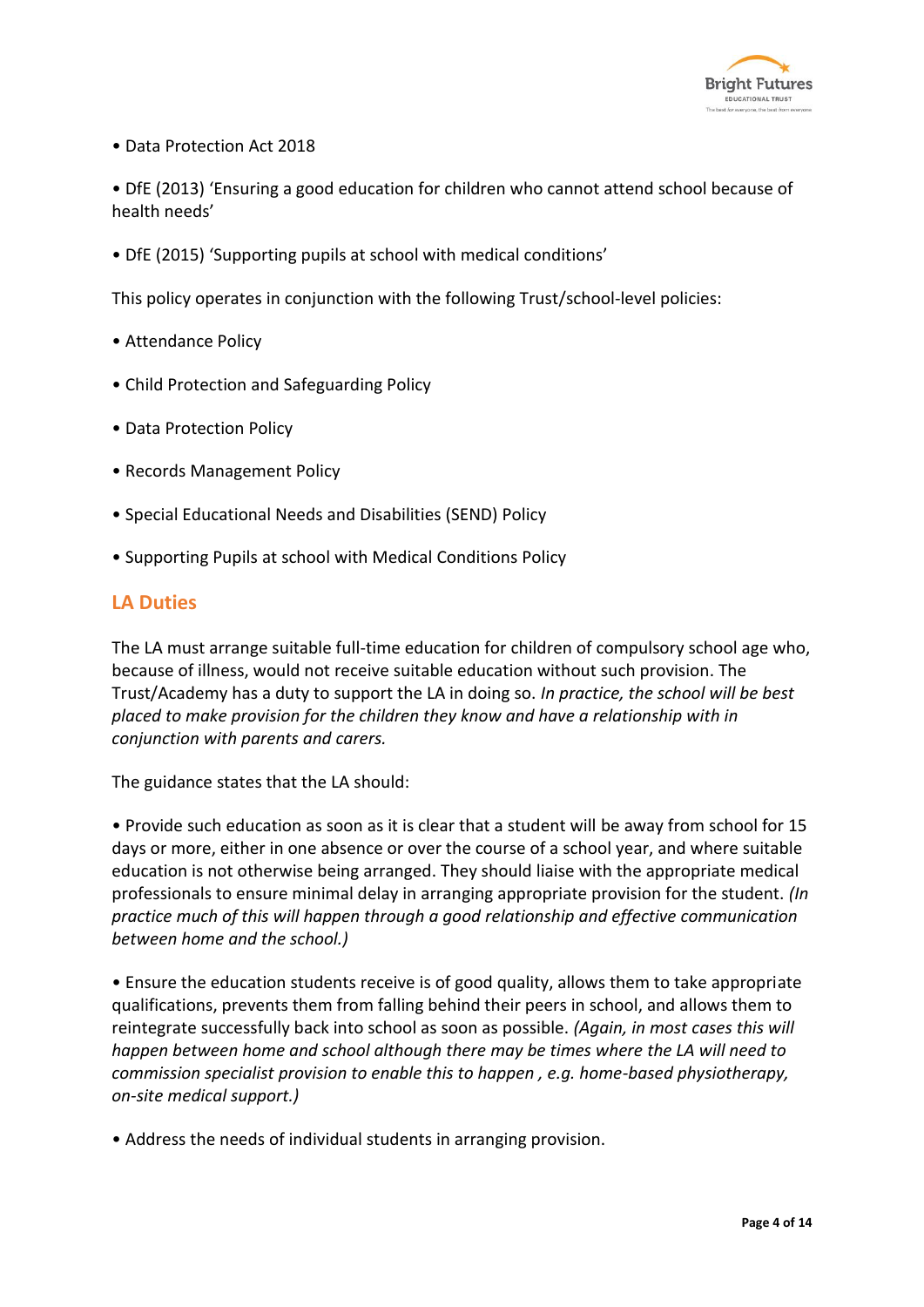

• Have a named officer responsible for the education of children with additional health needs and ensure parents know who this is.

• Have a written, publicly accessible policy statement on their arrangements to comply with their legal duty towards children with additional health needs.

• Review the provision offered regularly to ensure that it continues to be appropriate for the student and that it is providing suitable education.

• Give clear policies on the provision of education for children and young people under and over compulsory school age.

The LA should not:

• Have processes or policies in place which prevent a child or young person from getting the right type of provision and a good education.

• Withhold or reduce the provision, or type of provision, for a child because of how much it will cost

• Have policies based upon the percentage of time a child is able to attend school rather than whether the child is receiving a suitable education during that attendance.

• Have lists of health conditions which dictate whether or not they will arrange education for children or inflexible policies which result in children going without suitable full-time education (or as much education as their health condition allows them to participate in).

#### **Definitions**

Students who are unable to attend school as a result of their medical needs may include those with:

- Physical health issues.
- Physical injuries.
- Mental ill-health, including anxiety issues.
- Emotional difficulties or school refusal.
- Progressive conditions.
- Terminal illnesses.
- Chronic illnesses.

Covid-19 - An underlying condition which would not normally prevent their attendance at school, but which causes a critical vulnerability in a time of Covid-19 outbreak.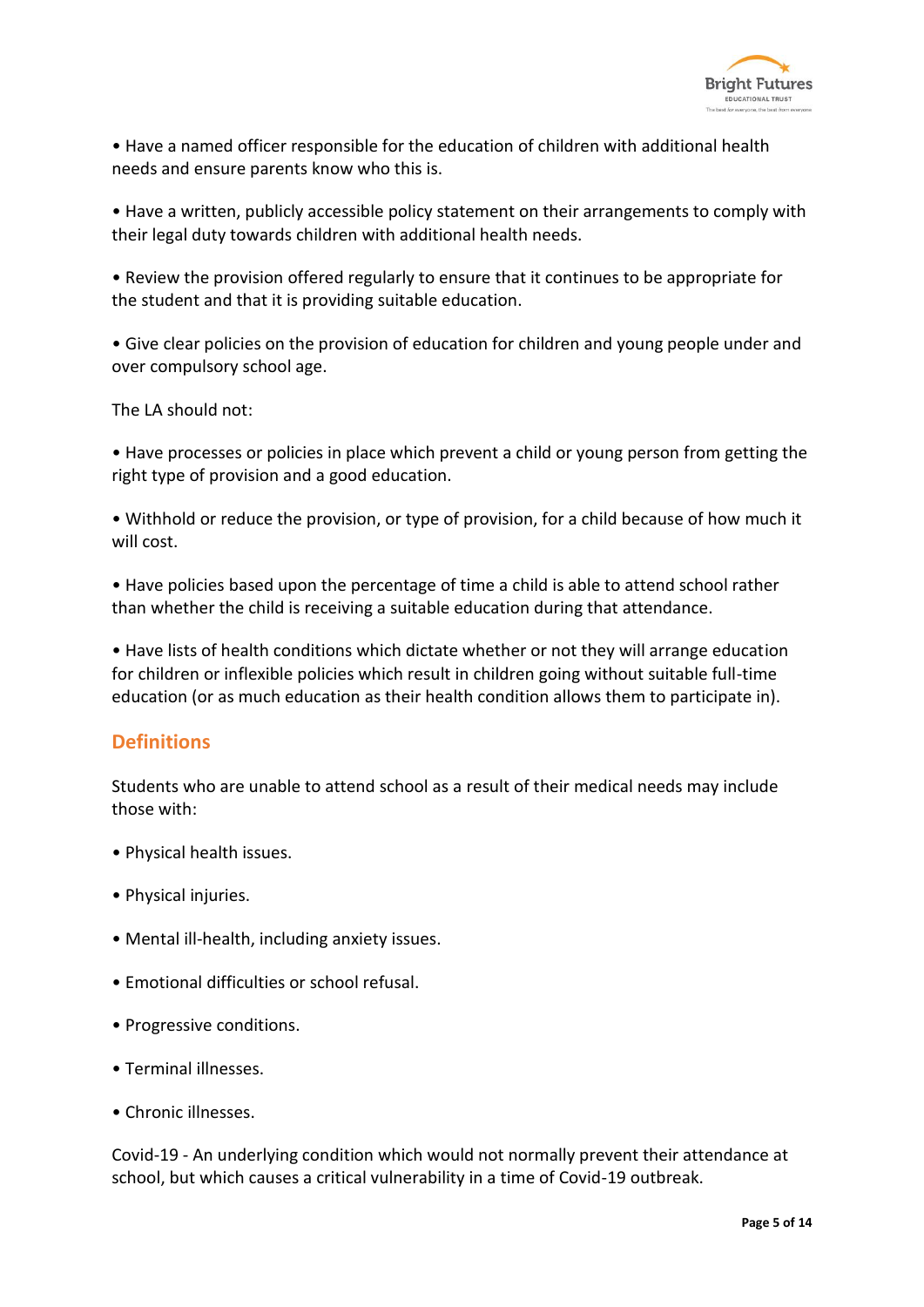

Students who are unable to attend mainstream education for health reasons may attend any of the following:

Hospital school: a special school within a hospital setting where education is provided to give continuity whilst the student is receiving treatment.

Home tuition: some LAs may have home tuition services that act as a communication channel between schools and students on occasions where students are too ill to attend school and are receiving specialist medical treatment.

Medical PRUs: these are LA establishments that provide education for students unable to attend their registered school due to their medical needs.

## **Roles and Responsibilities (as stated in the guidance)**

*Whilst the guidance allocates responsibilities to different agencies within the system, in most cases good local management by school leaders working with parents and students will provide the most appropriate solutions for meeting needs.*

The Local Governing Body is responsible for:

• Ensuring arrangements for students who cannot attend school as a result of their medical needs are in place and are effectively implemented.

• Ensuring robust systems are in place for dealing with health emergencies and critical incidents, for both on and off-site activities.

• Ensuring staff with responsibility for supporting students with health needs are appropriately trained.

• Approving and reviewing this policy at school level on an annual basis.

Covid-19 – Ensuring that leaders have sufficiently robust arrangements are in place for any student(s) who is unable to attend school because they are critically vulnerable to Covid-19 infection and therefore shielding during a period of outbreak.

Principals/Heads of School or nominated senior leaders are responsible for:

• Ensure compliance with the relevant statutory duties when supporting students with health needs.

• Working collaboratively with parents/carers and other professionals to develop arrangements to meet the best interests of students.

• Ensuring the arrangements put in place to meet students' health needs are fully understood by all those involved and acted upon.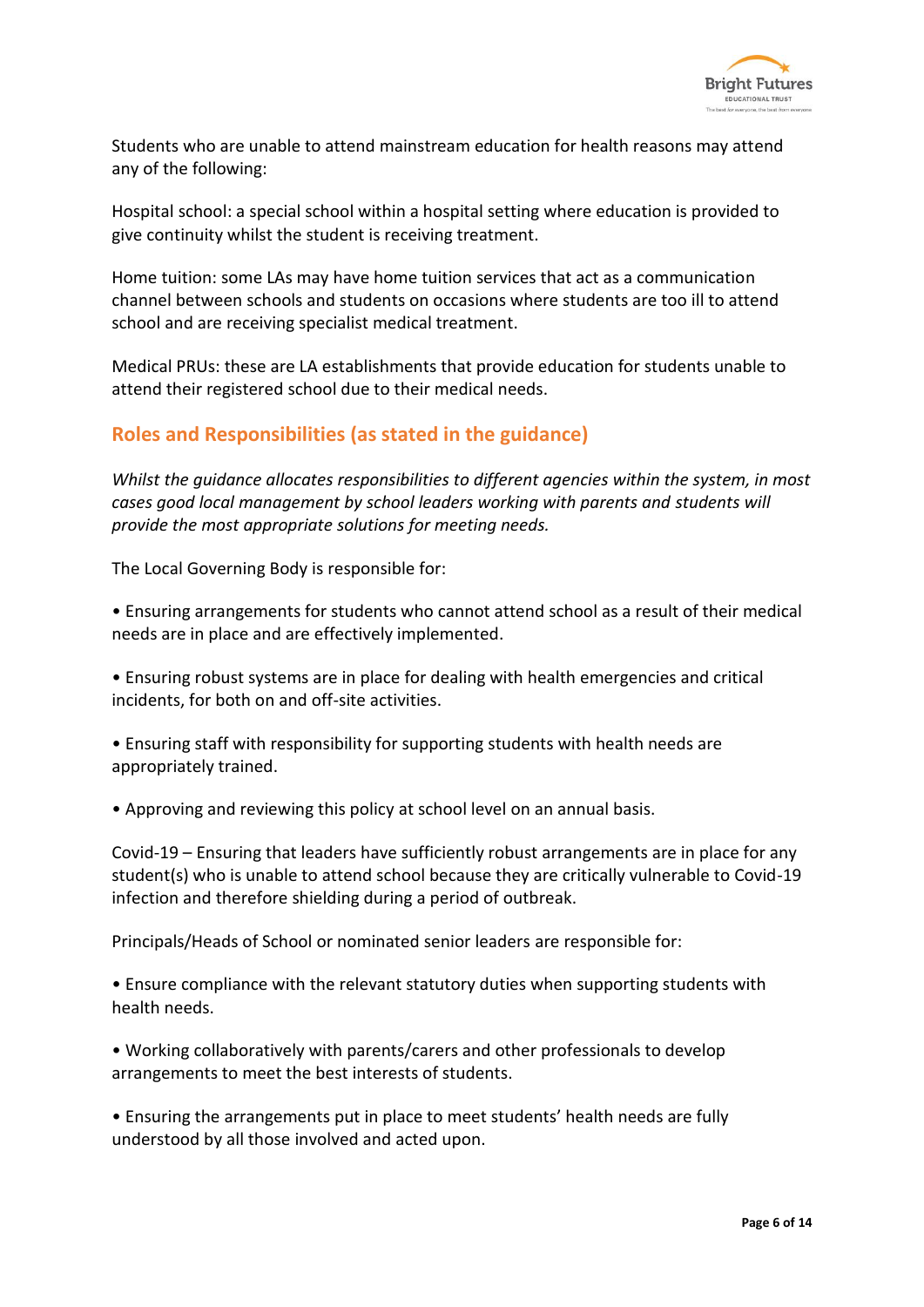

• Appointing a named member of staff who is responsible for students with healthcare needs and liaises with parents, students, the LA, key workers, and others involved in the student's care.

• Ensuring the support put in place focuses on and meets the needs of individual students.

• Arranging appropriate training for staff with responsibility for supporting students with health needs.

• Providing teachers who support students with health needs with suitable information relating to a student's health condition and the possible effect the condition and/or medication taken has on the student.

• Notifying the LA when a student is likely to be away from the school for a significant period of time due to their health needs.

Covid-19 – Ensuring provision is in place for any student(s) who is unable to attend school because they are critically vulnerable to Covid-19 infection and therefore shielding during a period of outbreak.

Each Academy will have a named member of staff for children who are unable to attend school due to health reasons. It may be that the named member of staff changes depending on the child and their particular needs. *For example, in some cases the SENDCo would be appropriate; in other cases it may be a form tutor who has a good and established relationship with the child and family. In most cases, a small team of staff will take on these responsibilities.* They are responsible for:

- Actively monitoring student progress and reintegration into the Academy.
- Supplying students' education providers with information about the child's educational ability, progress, and outcomes.
- Liaising with the Principal, education providers and parents to determine students' programmes of study whilst they are absent from school.

• Keeping students informed about Academy events and encouraging communication with their peers.

• Providing a link between students and their parents/carers, and the LA.

Covid-19 – Identifying students who are not in school due to their condition making them highly vulnerable to Covid-19 infection and ensuring all the above measures are in place.

Teachers and support staff are responsible for:

• Understanding confidentiality in respect of students' health needs.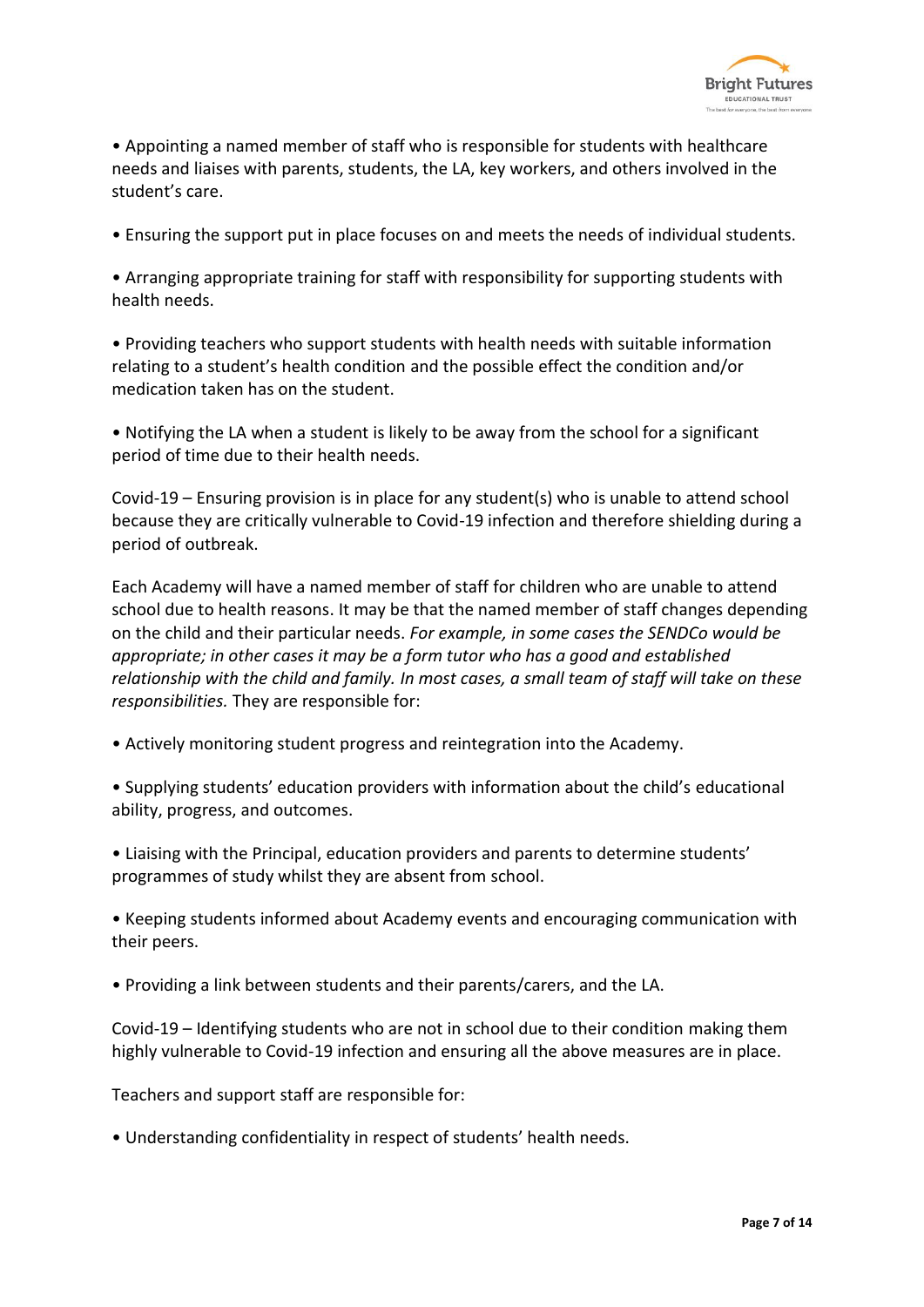

• Wherever possible, designing (or working with others to create) lessons and activities in a way that allows those with health needs to participate fully and ensuring students are not excluded from activities that they wish to take part in without a clear evidence-based reason.

• Understanding their role in supporting students with health needs and ensuring they attend the required training.

• Ensuring they are aware of the needs of their students through the appropriate and lawful sharing of the individual student's health needs.

• Ensuring they are aware of the any signs, symptoms and triggers of common lifethreatening medical conditions and know what to do in an emergency.

• Keeping parents/carers informed of how their child's health needs are affecting them whilst in the Academy.

Covid-19 – Ensure that students shielding due to being critically vulnerable to Covid-19 infection receive continuity of provision through a blend of live on-line teaching and remote learning.

The expectations of parents/carers in these circumstances are what would reasonably be expected. However, the guidance makes explicit that parents/carers are expected to:

• Ensure the regular and punctual attendance of their child at the Academy where possible.

• Work in partnership with the Academy to ensure the best possible outcomes for their child.

• Notify the Academy of the reason for any of their child's absences without delay.

• Provide the Academy with sufficient and up-to-date information about their child's medical needs.

• Attend meetings to discuss how support for their child should be planned.

Covid-19 – Ensure their child engages with live learning, remote teaching, or any other agreed provision, when shielding due to critical vulnerability to Covid-19 infection.

#### **Managing Absences**

Parents/carers are advised to contact the Academy on the first day their child is unable to attend due to illness.

Absences due to illness will be authorised unless the Academy has genuine cause for concern about the authenticity of the illness.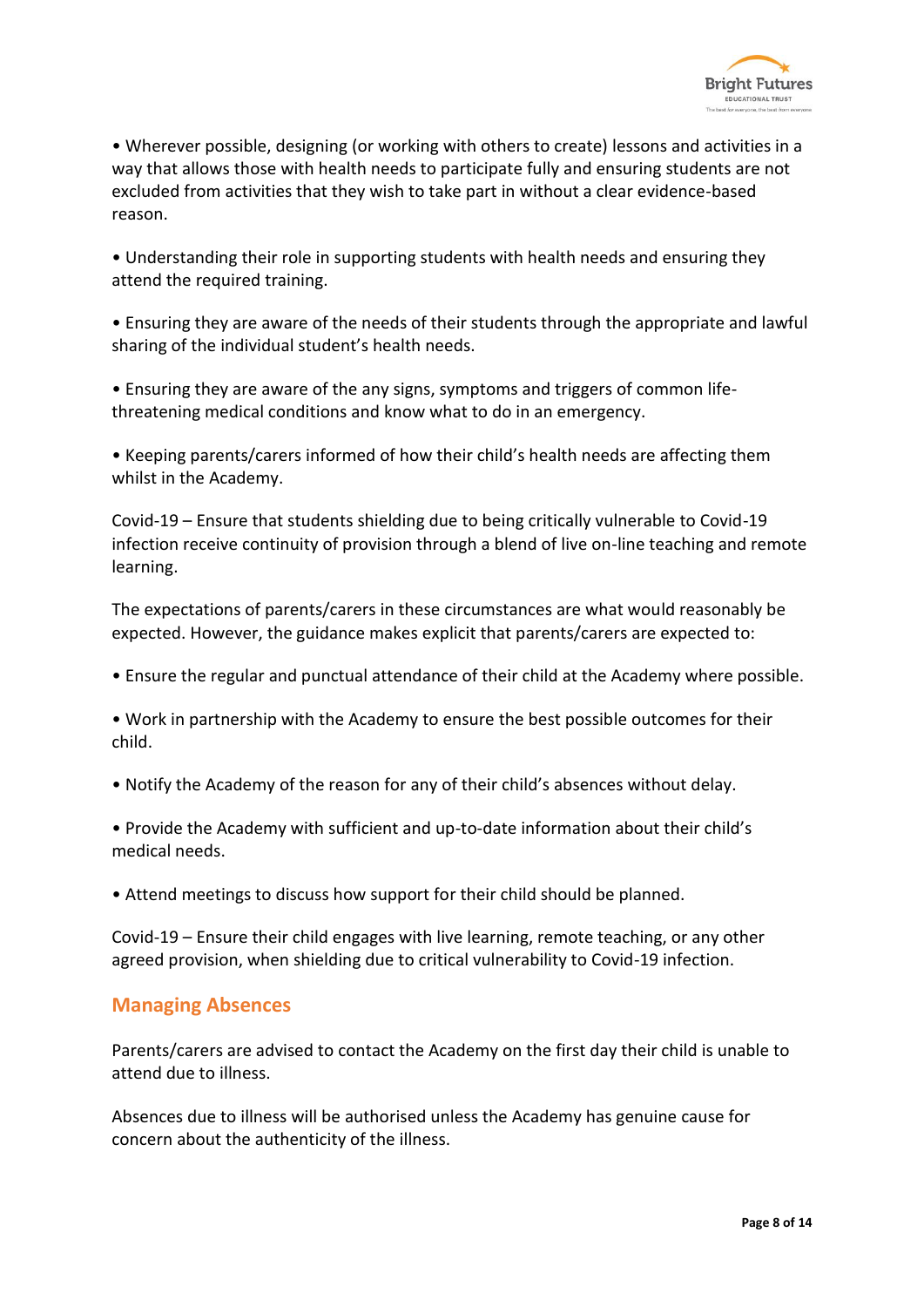

The Academy will provide support to students who are absent from school because of illness for a period of less than 15 school days by liaising with the student's parents/carers to arrange schoolwork as soon as the student is able to cope with it or part-time education at school. The Academy will give due consideration to which aspects of the curriculum are prioritised in consultation with the student, their family and relevant members of staff.

For periods of absence that are expected to last for 15 or more school days, either in one absence or over the course of a school year, the appropriate senior leader will notify the LA, who will take responsibility for the student and their education. *In practice it is likely that the LA will expect the school to continue organising provision except in the cases of children requiring highly specialist equipment/support to meet their needs, for example those with EHCPs.*

Where absences are anticipated or known in advance, the Academy will liaise with the LA to enable education provision to be provided from the start of the student's absence.

Effective collaboration between all relevant services (LAs, Child and Adolescent Mental Health Services, NHS Trusts, the student's Academy and, where relevant, school nurses) is essential to delivering effective education for students with additional health needs. This applies whether the student is in hospital or at home.

When a student is in hospital, liaison between hospital teaching staff, the LA's alternative provision/home tuition service and the student's Academy can ensure continuity of provision and consistency of curriculum. It can ensure that the Academy can make information available about the curriculum and work the student may miss, helping the student to keep up, rather than having to catch up.

The LA will set up a personal education plan (PEP) for the student which will allow the Academy, the LA, and the provider of the student's education to work together. Whilst this is an LA responsibility. *In practice this is much more likely to be provided by the school*

The Academy will monitor student attendance and mark registers to ensure it is clear whether a student is, or should be, receiving education other than at school.

The Academy will only remove a student who is unable to attend school because of additional health needs from the school roll where:

• Before ceasing to be of school age: The student has been certified by a Medical Officer as unlikely to be in a fit state of health to attend school

• After ceasing to be of school age: Neither the student nor their parent/carer has indicated to the school the intention to continue to attend the Academy.

• A student unable to attend school because of their health needs will not be removed from the Academy register without parental/carer consent and certification from the Medical Officer, even if the LA has become responsible for the student's education.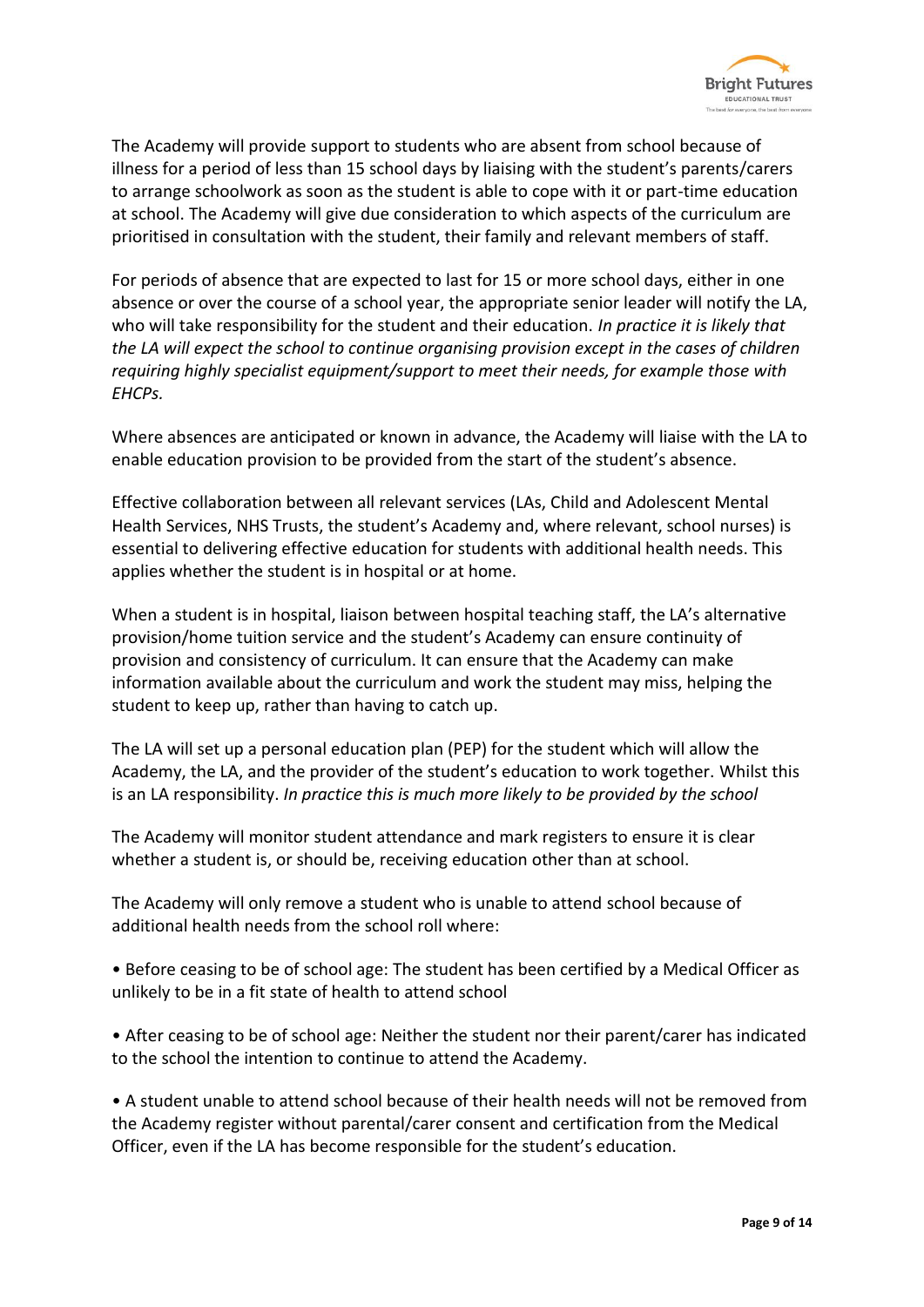

Covid-19 – Where a student is unable to attend because they are shielding as a result of being highly vulnerable to Covid-19 infection, the appropriate guidance in place at the time will be followed, taking account of advice from medical professionals about the appropriateness of in-school or remote provision – Bright Futures understands that this advice may change due to the rate of Covid incidence at any particular time.

Covid-19 - The views and wishes of parents/carers will always be taken into account when deciding on the appropriate approach to attendance for children who are highly vulnerable to Covid-19 infection. However, the general principle applies that where medical advice indicates that students are medically able to attend face to face provision they should do so.

## **Support for Students**

Where a student has a complex or long-term health issue, the Academy will discuss the student's needs and how these may be best met with the LA, relevant medical professionals, parents/carers and, where appropriate, the student.

Local authorities will expect all schools and academies to support students with health needs to attend full-time education wherever possible, or for the Academy to make reasonable adjustments to students' programmes of study where medical evidence supports the need for those adjustments.

The Academy will make reasonable adjustments under students' Individual Health Care Plans (IHCPs), in accordance with the Supporting Pupils with Medical Conditions Policy.

Students admitted to hospital will receive education as determined appropriate by the medical professionals and hospital education team at the hospital concerned where appropriate.

During a period of absence, the Academy will work with the provider of the student's education to establish and maintain regular communication and effective outcomes.

Whilst a student is away from school, the Academy will work with the LA to ensure the student can successfully remain in touch with their school using, for example, the following methods:

- Academy newsletters
- Emails/Invitations to school events
- Cards or letters from peers and staff

• Where appropriate, the Academy will provide the student's education provider with relevant information, curriculum materials and resources.

• To help ensure a student with additional health needs is able to attend school following an extended period of absence, the following adaptations will be considered: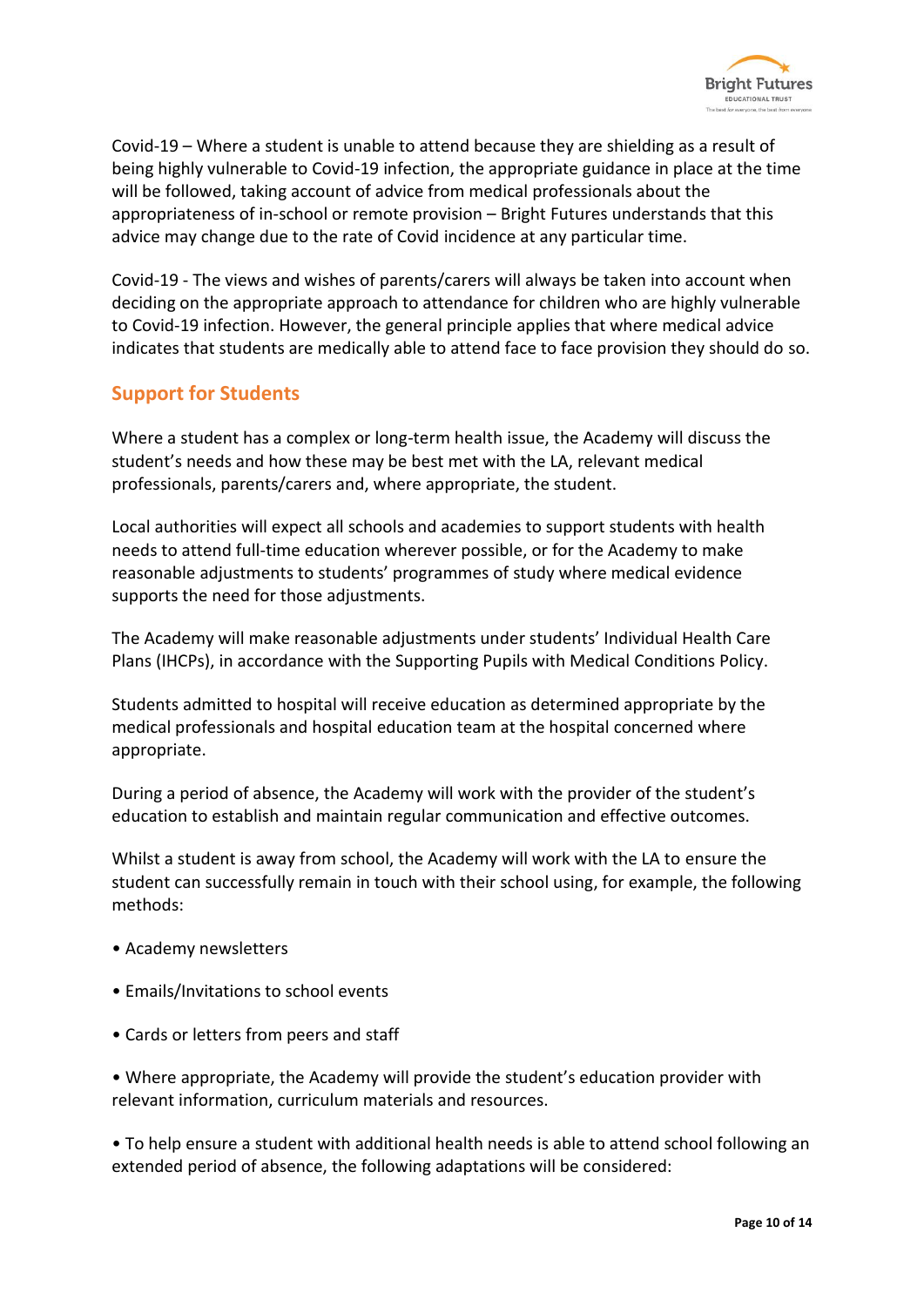

• A personalised or part-time timetable, drafted in consultation with the named staff member.

- Access to additional support in school
- Online access to the curriculum from home
- Movement of lessons to more accessible rooms
- Places to rest at school.
- Special exam arrangements to manage anxiety or fatigue

Covid-19 – Where a student is unable to attend due to critical vulnerability to Covid-19 infection, provision will be put in place to ensure that there is continuity of education through live lessons and remote learning.

## **Reintegration (including following shielding due to Covid-19)**

Please reference the policy on 'Supporting Students with Medical Conditions'

When a student is considered well enough to return to school, the Academy will develop a tailored reintegration plan in collaboration with the LA.

The Academy will work with the LA when reintegration into school is anticipated, to plan for consistent provision during and after the period of education outside school.

As far as possible, the student will be able to access the curriculum and materials that they would have used in school.

If appropriate, the school nurse will be involved in the development of the student's reintegration plan and informed of the timeline of the plan by the appointed named member of staff, to ensure they can prepare to offer any appropriate support to the student.

The Academy will consider whether any reasonable adjustments need to be made to provide suitable access to the school and the curriculum for the student.

For longer absences, the reintegration plan will be developed near to the student's likely date of return, to avoid putting unnecessary pressure on an ill student or their parents in the early stages of their absence.

The Academy is aware that some students will need gradual reintegration over a long period of time and will always consult with the student, their parents and key staff about concerns, medical issues, timing, and the preferred pace of return.

*There is no need to make the planning over bureaucratic – first and foremost, it needs to support the successful reintegration of student.* The reintegration plan will include: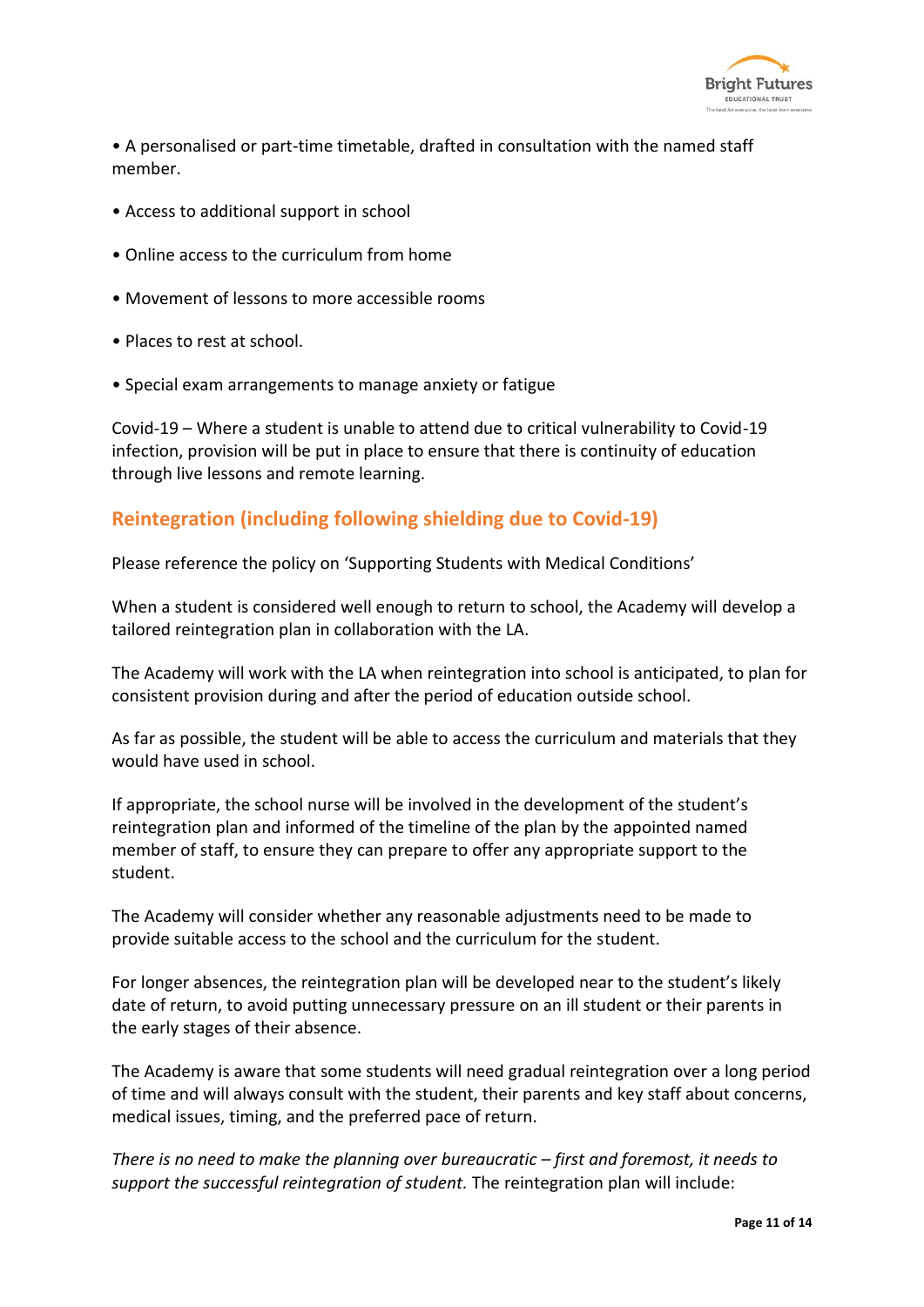

- The date for planned reintegration, once known.
- Details of regular meetings to discuss reintegration.
- Details of the named member of staff who has responsibility for the student.
- Clearly stated responsibilities and the rights of all those involved.

• Details of social contacts, including the involvement of peers and mentors during the transition period.

- A programme of small goals leading up to reintegration.
- Follow up procedures.

The Academy will ensure a welcoming environment is developed and encourage students and staff to be positive and proactive during the reintegration period.

Following reintegration, the Academy will support the LA in seeking feedback from the student regarding the effectiveness of the process.

## **Information Sharing**

It is essential that all information about students with health needs is kept up to date.

To protect confidentiality, all information-sharing techniques, e.g. staff noticeboards/medical files, will be agreed with the student and their parent/carer in advance of being used.

All teachers, TAs, supply, and support staff will be provided with access to relevant information, including high-risk health needs, first aiders and emergency procedures, via the agreed Academy procedures.

Parents/carers will be made aware of their own rights and responsibilities regarding confidentiality and information sharing. To help achieve this, the Academy will:

- Ensure this policy and other relevant policies are easily available and accessible.
- Provide the student and their parents/carers with a copy of the policy on information sharing.

• Ask parents/carers to sign a consent form which clearly details the organisations and individuals that their child's health information will be shared with and which methods of sharing will be used.

• Consider how friendship groups and peers may be able to assist students with health needs.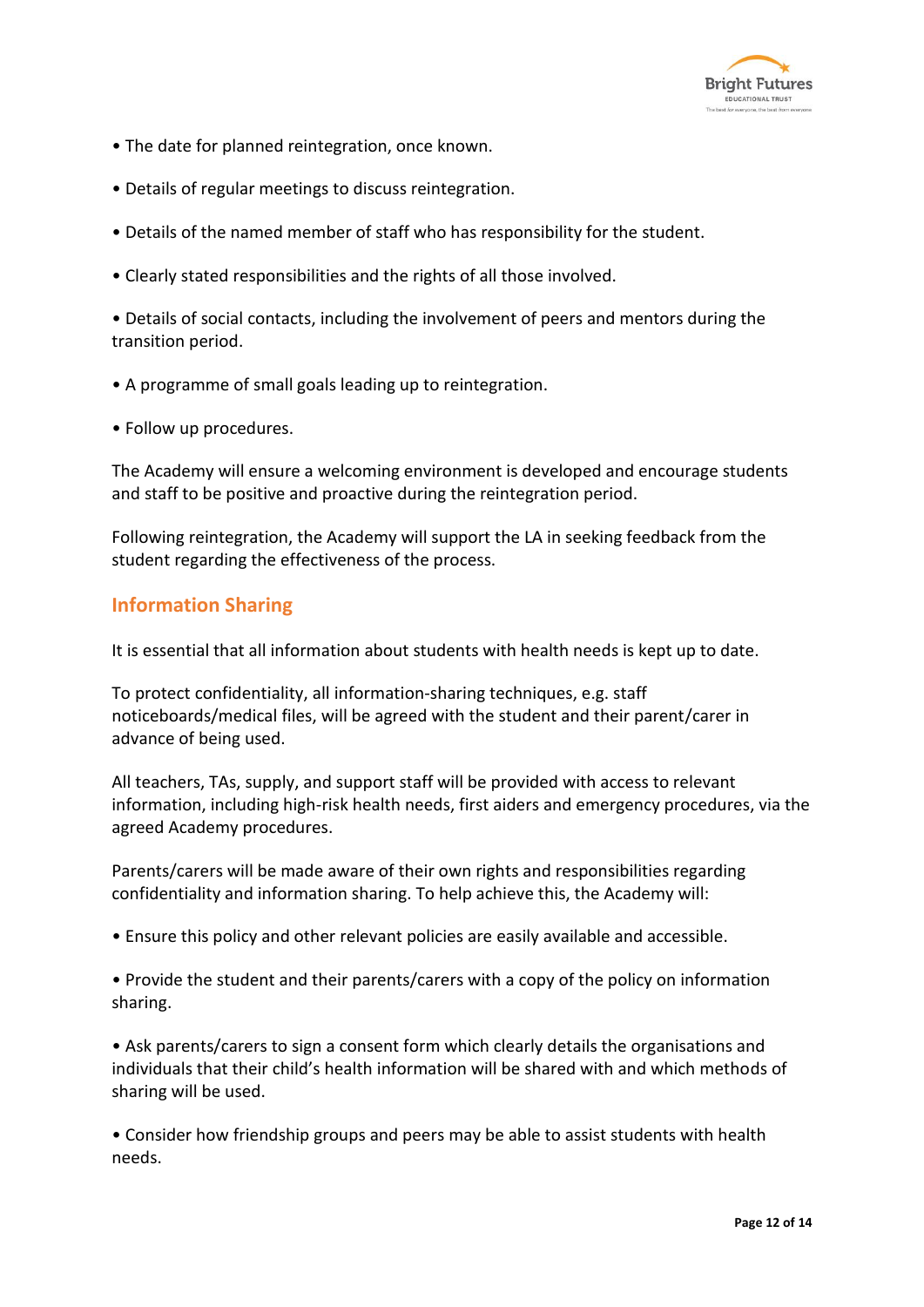

When a student is discharged from hospital or is returning from other education provision, the Academy will ensure the appropriate information is received to allow for a smooth return to the school. A nominated member of staff will liaise with the hospital or other tuition service as appropriate.

Covid-19 – During periods of Covid-19 outbreak, academies will keep in regular contact with parents/carers and, where appropriate, medical professionals, in order to ascertain the most appropriate provision at any given time. Provision for these students will be kept under constant review.

## **Record Keeping**

In accordance with the Supporting Students with Medical Conditions Policy and Administration of Medicines Policy, written records will be kept of all medicines administered to students.

Proper record keeping protects both staff and students and provides evidence that agreed procedures have been followed.

All records will be maintained in line with the Records Management Policy.

## **Training**

Staff will be trained in a timely manner to assist with a student's return to school.

Once a student's return date has been confirmed, staff will be provided with relevant training before the student's anticipated return.

Healthcare professionals should be involved in identifying and agreeing with the school the type and level of training required.

Training will be sufficient to ensure staff are confident in their ability to support students with additional health needs.

Parents/carers of students with additional health needs may provide specific advice but will not be the sole trainer of staff.

#### **Examinations and Assessments**

The named member of staff will liaise with the alternative provision provider over planning and examination course requirements where appropriate.

Relevant assessment information will be provided to the alternative provision provider if required.

Awarding bodies may make special access arrangements for students with permanent or long-term disabilities and learning difficulties, or temporary disabilities and illnesses.